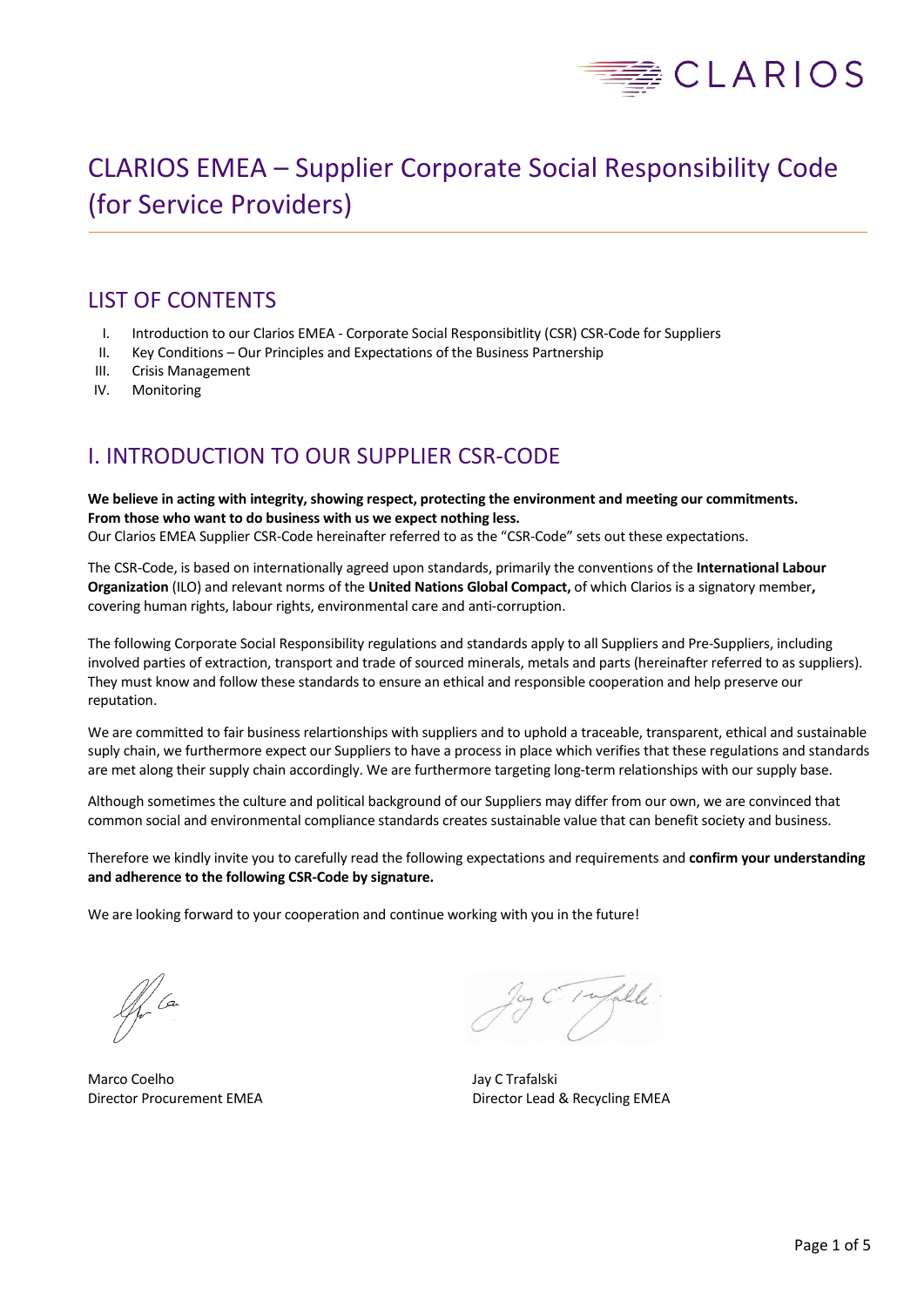# II. KEY CONDITIONS – OUR PRINCIPLES AND EXPECTATIONS OF THE BUSINESS PARTNERSHIP

### **TRANSPARENCY AND ADHERENCE TO LAWS AND REGULATIONS**

The principles set out in this CSR-Code are minimum requirements. Suppliers must always comply with applicable international and national laws, regulations and conventions. If applicable international and national laws, regulations and conventions are stricter than this CSR-Code, they shall prevail.

**The key conditions of our understanding of due diligence are in line with the UN Global Compact and ILO Conventions.**  The below-mentioned explanations will outline our expectations and requirements to these key conditions.

#### **HUMAN RIGHTS**

| <b>Fundamental Human Rights</b>                            | We are committed to upholding an ethical and transparent supply chain that is free<br>of child labour, forced labour, slavery and human trafficking.<br>All employees, regardless of employment form, shall be treated fairly, with dignity<br>and respect, in accordance with international human rights. Suppliers must have<br>adequate procedures for compliance and remedial of human rights violations.                                                                                                                                                                                                                                                                                             |
|------------------------------------------------------------|-----------------------------------------------------------------------------------------------------------------------------------------------------------------------------------------------------------------------------------------------------------------------------------------------------------------------------------------------------------------------------------------------------------------------------------------------------------------------------------------------------------------------------------------------------------------------------------------------------------------------------------------------------------------------------------------------------------|
| Right to Life, Liberty, Health<br>and Safety at Workplaces | Personal freedom and the right to life, liberty and personal security is what we<br>belive in. Moreover, safe working conditions and personal data security are key<br>expectations and should be upheld. This implies, that the workplace and the<br>execution of the work must not harm the health and safety of the employees.<br>Health at work and safe working practices as well as preventive actions should be<br>encouraged and pursued. All safety measures and prevention practices should be<br>communicated to all employees and if needed, trainings on practical adherence<br>should be provided. The same applies for all sub organizations/ sites that will be<br>used by the own staff. |

### **LABOUR**

| Freedom of Association and<br><b>Collective Bargaining</b> | All employees should have the right to set up or join workers' organizations,<br>including unions, for collective bargaining.                                                                                                                                                                                                                                                                                                                                                          |
|------------------------------------------------------------|----------------------------------------------------------------------------------------------------------------------------------------------------------------------------------------------------------------------------------------------------------------------------------------------------------------------------------------------------------------------------------------------------------------------------------------------------------------------------------------|
|                                                            | In case of law restrictions on the right of freedom of association or collective<br>bargaining, employees should be allowed to form representative bodies of their<br>interests as well as to being able to enter into direct exchange with the employer.<br>Moreover, an alternative option for freedom of association and collective<br>bargaining should be provided.                                                                                                               |
| No Forced Labour                                           | Suppliers must not use, be complicit in, or benefit from any forced or involuntary<br>labour. All kinds of slavery or forced labour, bonded labour or prison labour are<br>strictly prohibited.<br>No one shall be subject to working under the menace of any penalty or forced to<br>deposit money or original documents (such as passports, education certificates) at<br>the start of or during their employment. Employees must not be restricted in their<br>freedom of movement. |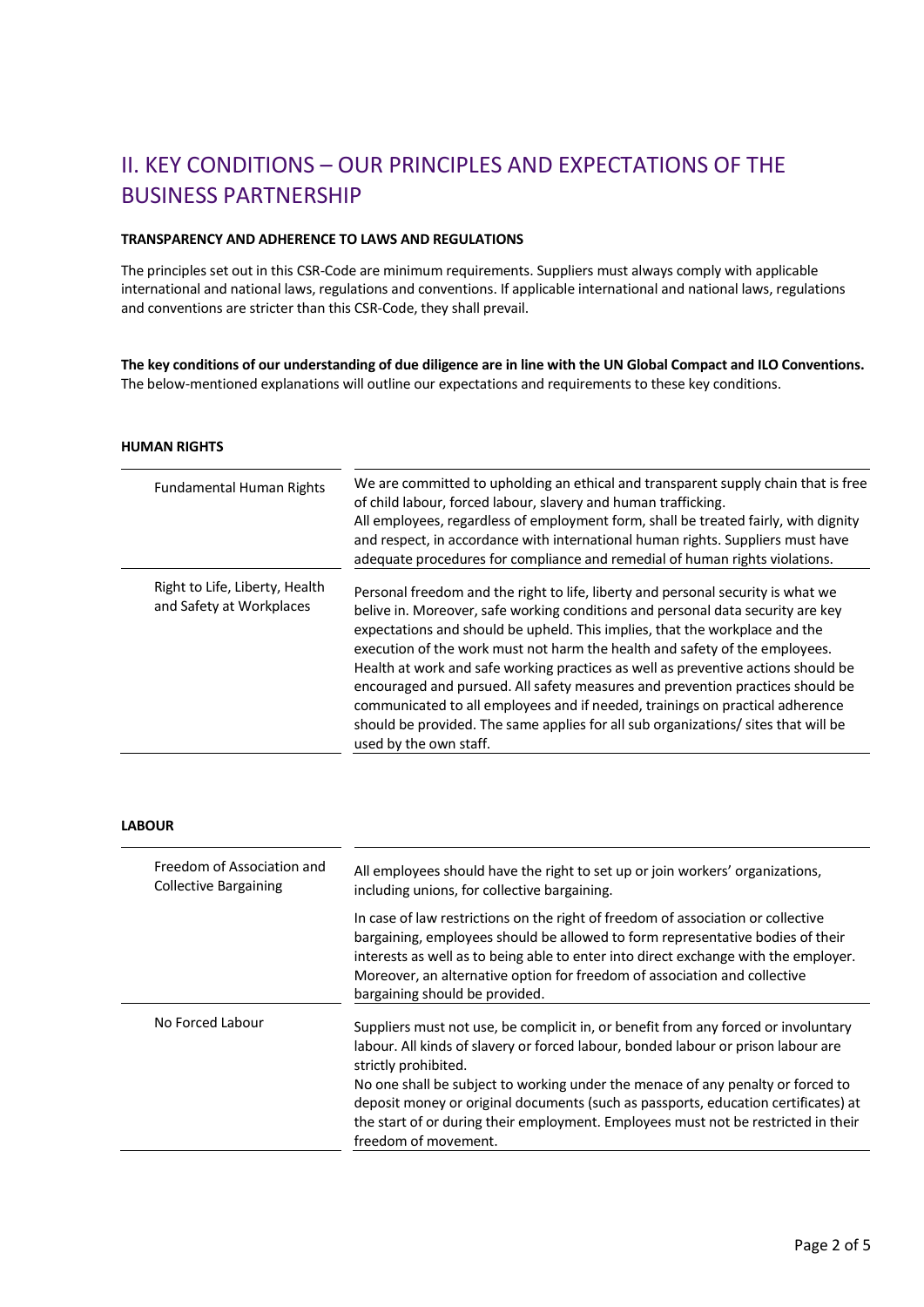| No Child Labour           | According to the ILO and UN conventions as well as national law, child labour is<br>strictly prohibited. Suppliers must not use, or support any use of, child labour or<br>other child exploitation The age of admission to employment must not be less than<br>the age of completion of compulsory schooling and in any case not less than 15<br>years (or 14, where national law permits it in accordance with the ILO convention<br>138).                                                                                                                                                                                                                                                                                                                                      |
|---------------------------|-----------------------------------------------------------------------------------------------------------------------------------------------------------------------------------------------------------------------------------------------------------------------------------------------------------------------------------------------------------------------------------------------------------------------------------------------------------------------------------------------------------------------------------------------------------------------------------------------------------------------------------------------------------------------------------------------------------------------------------------------------------------------------------|
| No Discrimination         | All staff and workers need to be treated equally. Discrimination will not be<br>tolerated. Discrimination includes but is not limited to gender, religion, age, race,<br>social background, caste, nationality, ethic and national background, membership<br>in a worker association, disability, sexual or political orientation, or any other<br>personal characteristics, will not be tolerated.                                                                                                                                                                                                                                                                                                                                                                               |
| <b>Working Conditions</b> | All employees should be treated with dignity and respect. Any kind of physical<br>punishment, psychological, sexual or verbal harassment and abuse, and any other<br>kind of mistreatment are prohibited. Disciplinary actions must be in compliance<br>with national law as well as international human rights standards and must not be<br>imposed on employees who report violations against this CSR-Code or national law.<br>Suppliers shall inform all employees of their employment conditions.<br>All employees are entitled to written employment contracts in a language<br>understandable to the employees that includes terms and conditions of the<br>employment, including remuneration and benefits, period of payment, leave<br>entitlement and period of notice. |
| <b>Wages and Benefits</b> | Suppliers shall ensure that employees are paid a wage which should at least meet<br>national or industry minimum standards and at least be sufficient to cover the basic<br>needs of the employee and the living costs. Suppliers shall provide, or otherwise<br>ensure that its employees have access to, adequate social insurance.<br>Any kind of wage deductions as disciplinary actions are prohibited.                                                                                                                                                                                                                                                                                                                                                                      |

## **ENVIRONMENT**

| Clean Environment, Air<br>Quality Improvement, Waste<br>and Environmental Protection | All Suppliers are required to adhere to the applicable environmental protection<br>laws.<br>Furthermore Suppliers shall conduct business in a responsible way with as little<br>impact on the environment as possible. This includes having an environmental<br>management system, or as a minimum an environmental policy and a system<br>including a risk assessment approach, to prevent, mitigate and control<br>environmental damage from their operations especially in regards to a responsible<br>chemical management.<br>Suppliers shall continuously strive to minimise greenhouse gas emissions as well as<br>their energy and water consumption.<br>Suppliers are expected to routinely monitor, appropriately control, minimize, and<br>to the extent possible, eliminate emissions contributing to local air pollution.<br>Suppliers shall minimise the amount of waste. Waste shall foremost be recycled<br>and otherwise sent for appropriate waste treatment to minimize environmental<br>impact. |
|--------------------------------------------------------------------------------------|--------------------------------------------------------------------------------------------------------------------------------------------------------------------------------------------------------------------------------------------------------------------------------------------------------------------------------------------------------------------------------------------------------------------------------------------------------------------------------------------------------------------------------------------------------------------------------------------------------------------------------------------------------------------------------------------------------------------------------------------------------------------------------------------------------------------------------------------------------------------------------------------------------------------------------------------------------------------------------------------------------------------|
|                                                                                      | The environmental performance and operations should be documented.                                                                                                                                                                                                                                                                                                                                                                                                                                                                                                                                                                                                                                                                                                                                                                                                                                                                                                                                                 |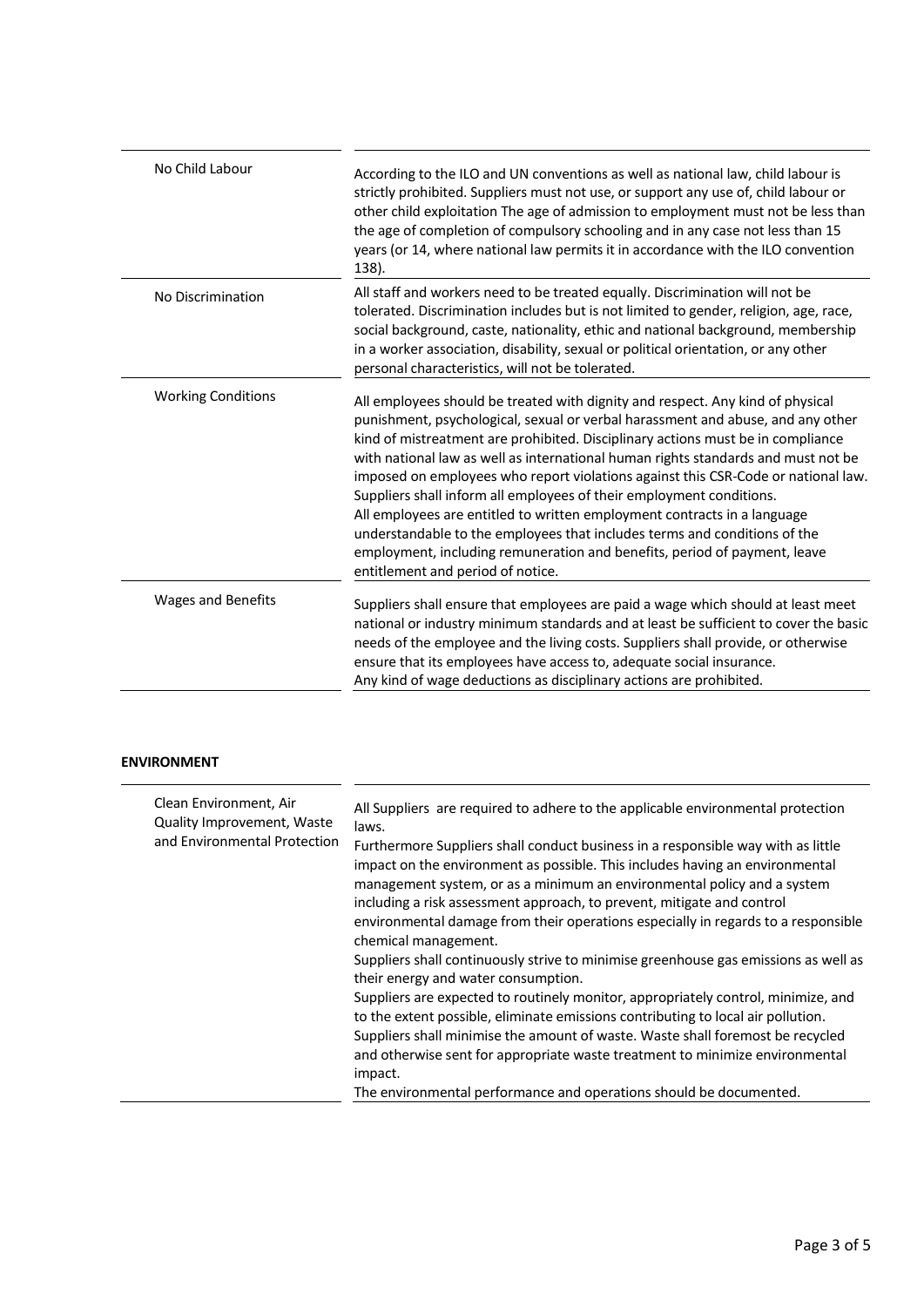### **ANTI-CORRUPTION**

| Anti-Corruption and Bribery | We do not tolerate any kind of bribery and fraudulent misrepresentations of the<br>origin of the raw materials or goods we are sourcing. The adherence to this and the<br>rejection of any abuses regarding then payment of taxes, fees and government<br>royalities is expected from every business partner. Additionaly, we do not support<br>money laundering, neither directly connected to our business practices, nor<br>regarding to other practice in which your Suppliers are involved in. This also implies<br>to the acceptance of gifts, which we do not support in this context. |
|-----------------------------|-----------------------------------------------------------------------------------------------------------------------------------------------------------------------------------------------------------------------------------------------------------------------------------------------------------------------------------------------------------------------------------------------------------------------------------------------------------------------------------------------------------------------------------------------------------------------------------------------|
| Compliance                  | We expect our Suppliers to strictly adhere to international and national laws or<br>regulations in regards to:<br>- Fraud, Extortion, Money Laundering and Trade Sanctions<br>- Fair Competition<br>- Conflicts of Interest<br>- Taxes, Fees and Royalties<br>- Privacy and Data protection                                                                                                                                                                                                                                                                                                   |
|                             | Furthermore we expect our Suppliers to ensure no connection or support to any<br>terrorist activities.                                                                                                                                                                                                                                                                                                                                                                                                                                                                                        |
|                             | It must be ensured that anyone who raises a concern in good faith will not face<br>retaliation of any kind including threats, harassment, reduced hours, release from<br>employment or any other negative consequence.                                                                                                                                                                                                                                                                                                                                                                        |

# III. CRISIS MANAGEMENT

**Should any kind of Corporate Social Responsibility incident occure, an immediate notification to our CSR-responsible is expected.** Furthermore, a root-cause-analysis should be prepared and derived after consultation with our representatives.

- Any infringement of the described key conditions ("II. KEY CONDITIONS OUR PRINCIPLES AND EXPECTATIONS OF THE BUSINESS PARTNERSHIP") in this CSR-Code.
- Any circumstances or activities leading to potential high risks on unethical working practices as mentioned in this document that we as a responsible acting organization would like to prevent.
- Potential high risks or incidents based on the origin or transit of minerals and metals in relation with CAHRAs.
- Serious incidents at your production/ processing sites, such as site collapses, serious fires, accidents or any other incident where live and limb of your staff is in danger or that led to deaths and/ or severe injuries.
- Serious incidents which result or will result with a reasonable degree of certainty in a high level of Non Governmental Organisations (NGO) and/ or media attention.

Contact data:

Clarios Germany GmbH & Co. KGaA Am Leineufer 51 30419 Hannover Germany

Marco Coelho; Director Procurement EMEA Oliver Schrader; CSR Management EMEA E-mail: csr-emea@clarios.com